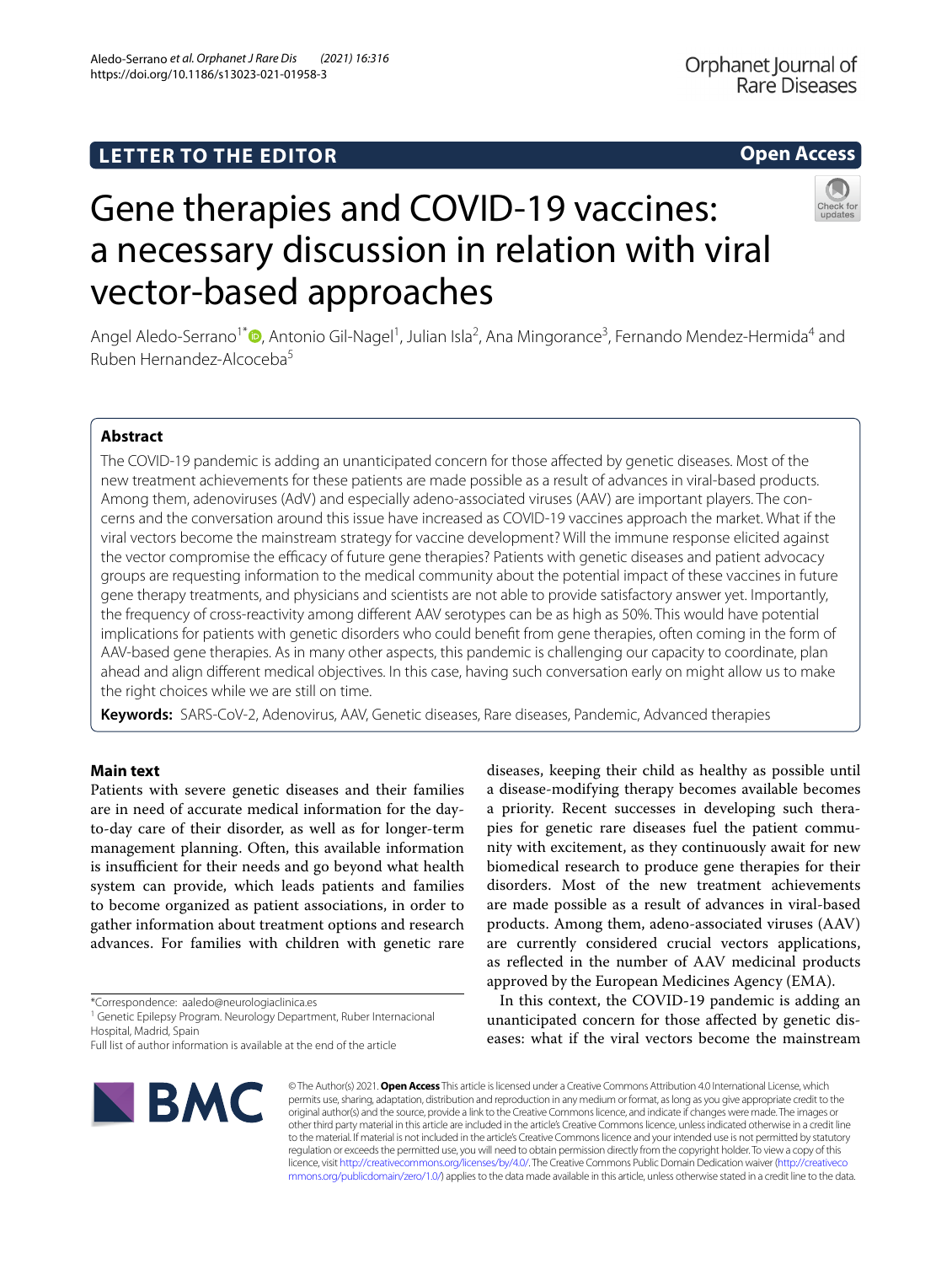strategy for vaccine development? Will the immune response elicited against the vector compromise the efficacy of future gene therapies? Should new treatment guidelines be implemented in order to facilitate orphan disease afected patients to receive alternative types of vaccines? Should youngest patients also be given the opportunity to be immunized with non-vector vaccines, since they are theoretically more susceptible to present gene related diseases during their lifetime than older vaccine candidates? These are not trivial questions, since the presence of neutralizing antibodies against the virus used as a vector is an exclusion criterion for many clinical trials with viral-based gene therapies [\[1](#page-2-0)].

The concerns and the conversation around this issue have increased as vaccines approach the market. Patients with genetic diseases and patient advocacy groups are requesting information to the medical community about the potential impact of these vaccines in future gene therapy treatments, and physicians and scientists are not able to provide satisfactory answer yet. Firstly, we observed the development of adenovirus-based vaccines against COVID-19 (such as those from Astra-Zeneca, CanSino, Janssen and Gamaleya center). Adenoviruses and AAV vectors employed in gene therapy do not share relevant structural proteins, excluding the possibility of crossreactivity among them. However, it should be noted that adenoviruses are a relevant tool for the treatment of diseases where a larger DNA construct is required and AAV do not have the required cloning capacity [[2\]](#page-2-1). Since these High-Capacity adenoviral vectors (HC-AdV) have not entered clinical trials for genetic diseases yet, AdV types currently used as COVID-19 vaccines can be avoided in the fnal product, following relatively straightforward methods [[3\]](#page-2-2).

Nevertheless, recent news about AAV-based treatments and vaccines being considered for COVID-19 have reignited the concerns and needs for information from the rare disease patient community. In one approach, AAVs can be used to transfer the genetic information needed to produce neutralizing antibodies against SARS-CoV-2. This strategy could obtain a fast protection against the virus, even in subjects with weakened immune system, since the antibodies would be directly produced by cells in the respiratory tract, not the lymphocytes [[4\]](#page-2-3). In another approach, AAVs could be designed to express critical domains of the SARS-CoV-2 Spike protein [[5](#page-2-4)], following the strategy of the frst generation of adenovirus-based vaccines. In this case, the high thermal stability of AAV particles facilitates the logistics of global vaccination campaigns, by alleviating the need of a highly demanding cold chain in areas with weak civil infrastructures. But this undeniable success against COVID-19 would not come alone. The global vaccination would create a parallel immunization against the chosen AAV serotype. Importantly, the frequency of cross-reactivity among diferent AAV serotypes can be as high as 50% [\[6](#page-2-5), [7\]](#page-2-6). This would have potential implications for patients with genetic disorders who could beneft from gene therapies, often coming in the form of AAV-based vectors. The good news is that the repertoire of AAVs is remarkably wide, and careful selection can identify candidates with optimal properties as vaccines and low risk of cross-reactivity with commonly used gene therapy vectors [[5](#page-2-4)].

In conclusion, the potential interference between gene therapy and virus-based vaccines deserves a careful consideration and discussion involving the patient community. This is a adequate moment to do so, since current vaccine candidates are not expected to cause such interference. Should people with monogenic diseases preferentially receive, or be given the option to be immunized COVID-19 vaccines based on non-viral platforms, such as the mRNA vaccines? A careful consideration of the impact on the use of vectors for vaccine production and the plausible negative impact in the development of suitable gene therapy medicinal products, should be on top of the scientifc and regulatory table discussion in order to facilitate access to patients sufering monogenic diseases and also prevent unnecessary delays in future vector vaccines development. Hopefully, this issue will become less relevant when new generations of non-viral vectors will start to show efficacy in the treatment of monogenic diseases  $[8]$  $[8]$ . As in many other aspects, this pandemic is challenging our capacity to coordinate, plan ahead and align diferent medical objectives. If patients afected with rare diseases are to be granted the possibility of choosing non-viral vectored vaccines, additional discussion is also needed with regards on how this information should be made publicly available, since it cannot be ruled out that additional irrational and non-scientifc based opinions could spread among the public against safety of viral vector vaccines. In this case, having such conversation early on might allow us to make the right choices while we are still on time.

#### **Acknowledgements**

The authors want to thank the families and patient advocacy groups of rare genetic diseases for their inspiring and tireless fght, as well as their ongoing support.

#### **Authors' contributions**

All authors have participated on the original elaboration of the idea, drafted the work or substantively revised it.

#### **Funding**

The authors declare that that they did not receive any funding.

**Availability of data and materials**

Not applicable.